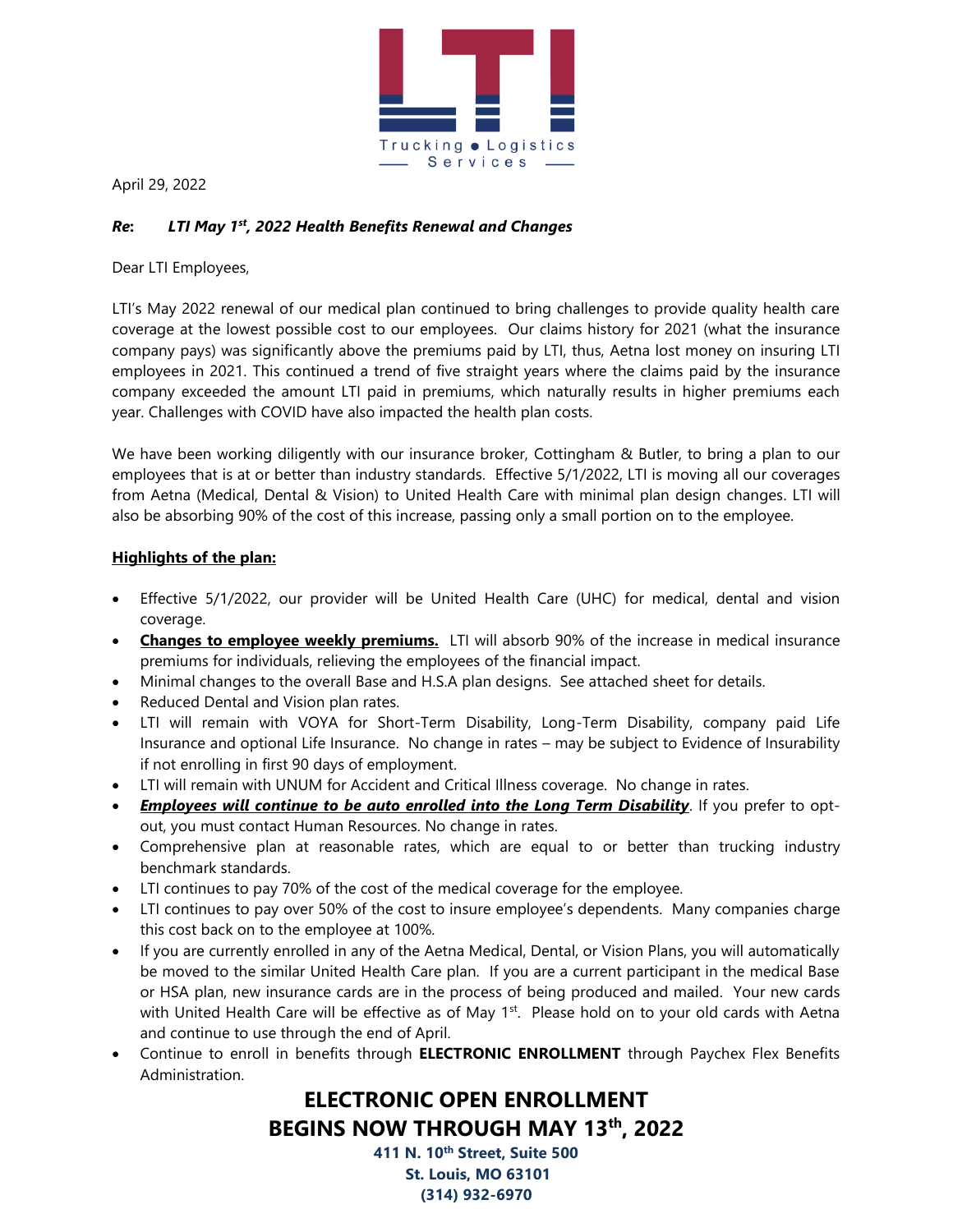

# **The employee contributions for medical, dental, and vision coverage effective 5/1/22 detailed as follows:**

#### **MEDICAL**

| <b>UHC</b> - Base Plan                     |                             |                                  |          |  |  |  |  |
|--------------------------------------------|-----------------------------|----------------------------------|----------|--|--|--|--|
| Current Aetna Base \$5,000 Deductible Plan |                             | UHC Base \$5,000 Deductible Plan |          |  |  |  |  |
|                                            | <b>Current Weekly Rates</b> | <b>Weekly Rates 5/1/22</b>       |          |  |  |  |  |
| Single                                     | \$50.00                     | Single                           | \$55.00  |  |  |  |  |
| Employee + Spouse                          | \$173.00                    | Employee + Spouse                | \$190.00 |  |  |  |  |
| Employee + Child(ren)                      | \$154.00                    | Employee +Child(ren)             | \$171.00 |  |  |  |  |
| Family                                     | \$218.00                    | Family                           | \$237.00 |  |  |  |  |

| <b>UHC - HSA Plan</b>                     |                             |                                 |                 |  |  |  |  |
|-------------------------------------------|-----------------------------|---------------------------------|-----------------|--|--|--|--|
| Current Aetna HSA \$5,000 Deductible Plan |                             | UHC HSA \$5,000 Deductible Plan |                 |  |  |  |  |
|                                           | <b>Current Weekly Rates</b> | <b>Weekly Rates 5/1/22</b>      |                 |  |  |  |  |
| Single                                    | \$45.00                     | Single                          | \$50.00         |  |  |  |  |
| Employee + Spouse                         | \$158.00                    | Employee + Spouse               | $\sqrt{171.00}$ |  |  |  |  |
| Employee + Child(ren)                     | \$140.00                    | Employee +Child(ren)            | \$147.00        |  |  |  |  |
| Family                                    | \$194.00                    | Family                          | \$210.00        |  |  |  |  |

#### **DENTAL**

| <b>Base Dental Plan</b> | <b>Current Aetna Plan</b> | <b>Effective 5/1/22 UHC Plan</b> |  |  |  |
|-------------------------|---------------------------|----------------------------------|--|--|--|
|                         | <b>Weekly Rates</b>       | <b>Weekly Rates</b>              |  |  |  |
| Single                  | \$5.52                    | \$5.33                           |  |  |  |
| Employee $+1$           | \$10.93                   | \$10.55                          |  |  |  |
| Employee $+2$ or more   | \$19.79                   | \$19.09                          |  |  |  |

| <b>Enhanced Dental Plan</b> | <b>Current Aetna Plan</b> | <b>Effective 5/1/22 UHC Plan</b> |  |  |  |
|-----------------------------|---------------------------|----------------------------------|--|--|--|
|                             | <b>Weekly Rates</b>       | <b>Weekly Rates</b>              |  |  |  |
| Single                      | \$6.51                    | \$6.29                           |  |  |  |
| Employee $+1$               | \$12.79                   | \$12.35                          |  |  |  |
| Employee + 2 or more        | \$22.13                   | \$21.36                          |  |  |  |

#### **VISION**

| <b>Vision Plan</b>    | <b>Current Aetna Plan</b> | <b>Effective 5/1/22 UHC Plan</b> |  |  |  |
|-----------------------|---------------------------|----------------------------------|--|--|--|
|                       | <b>Weekly Rates</b>       | <b>Weekly Rates</b>              |  |  |  |
| Single                | \$1.45                    | \$1.40                           |  |  |  |
| Employee + Spouse     | \$2.75                    | \$2.66                           |  |  |  |
| Employee + Child(ren) | \$2.90                    | \$2.80                           |  |  |  |
| Family                | \$4.26                    | \$4.12                           |  |  |  |

*See Summary of Benefit Coverage's (SBCs) for further details on the health plan options.*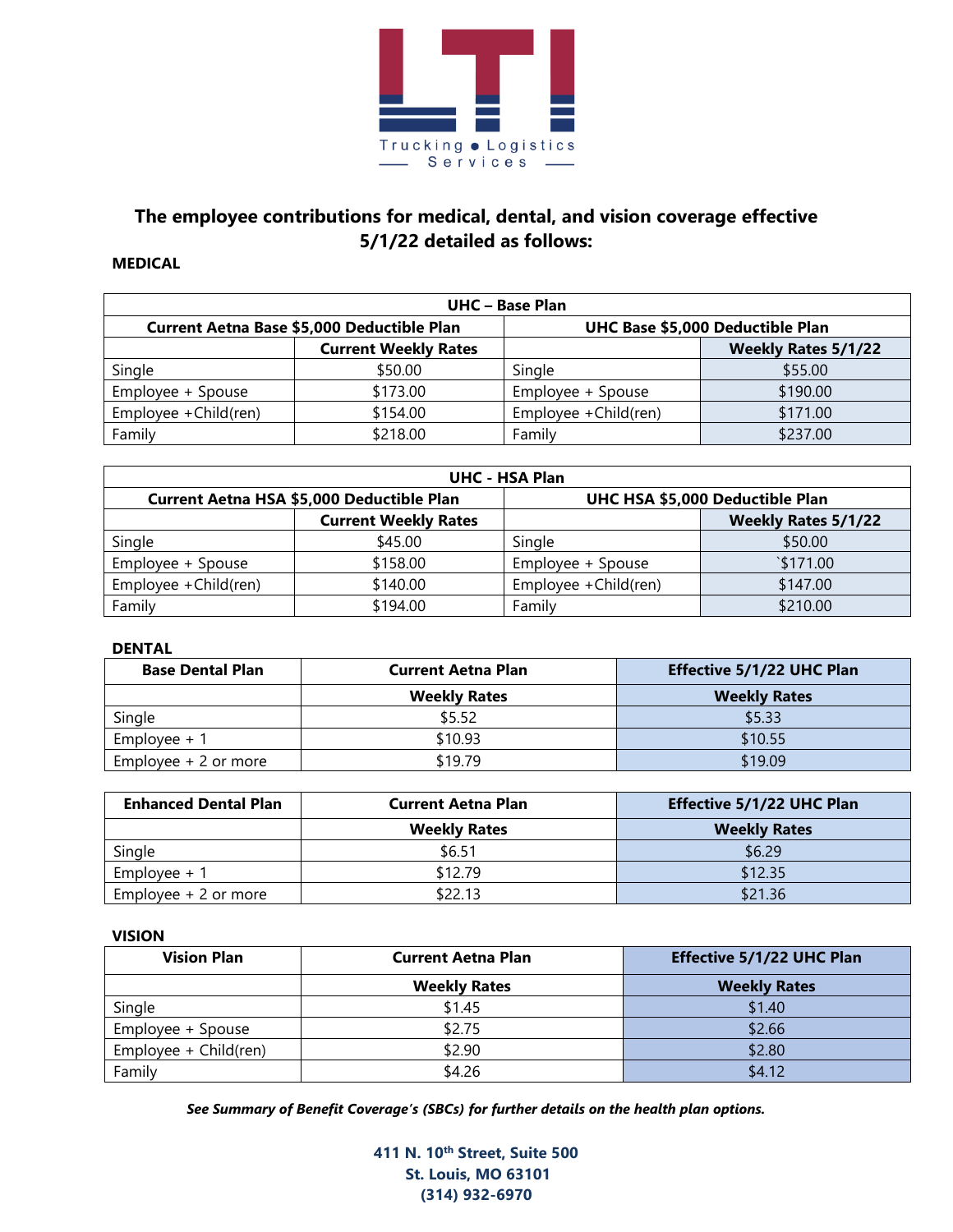

| <b>Medical Insurance</b>                                                     | Aetna Base Plan   |                           | <b>NEW UHC Base Plan</b>                                                                                |                           | Aetna H.S.A Plan           |                                                    | <b>NEW UHC H.S.A Plan</b>  |                            |
|------------------------------------------------------------------------------|-------------------|---------------------------|---------------------------------------------------------------------------------------------------------|---------------------------|----------------------------|----------------------------------------------------|----------------------------|----------------------------|
|                                                                              | <b>In-Network</b> | Out-of-<br><b>Network</b> | <b>In-Network</b>                                                                                       | Out-of-<br><b>Network</b> | <b>In-Network</b>          | Out-of-<br><b>Network</b>                          | <b>In-Network</b>          | Out-of-<br><b>Network</b>  |
| <b>Deductible</b><br><b>Individual Amount</b>                                | \$5,000           | \$10,000                  | \$5,000                                                                                                 | \$10,000                  | \$5,000                    | \$10,000                                           | \$5,000                    | \$10,000                   |
| <b>Family Amount</b>                                                         | \$10,000          | \$20,000                  | \$10,000                                                                                                | \$20,000                  | \$10,000                   | \$20,000                                           | \$10,000                   | \$20,000                   |
| <b>Coinsurance</b><br>Plan Pays After Deductible<br>You Pay After Deductible | 80%<br>20%        | 50%<br>50%                | 70%<br>30%                                                                                              | 50%<br>50%                | 80%<br>20%                 | 60%<br>40%                                         | 80%<br>20%                 | 60%<br>40%                 |
| <b>Out-of-Pocket Max</b><br><b>Individual Amount</b><br><b>Family Amount</b> | \$7,150           | \$14.300                  | \$7,950                                                                                                 | \$20,000                  | \$6.750                    | \$13,500                                           | \$6.750                    | \$13,500                   |
|                                                                              | \$14,300          | \$28,600                  | \$15,900                                                                                                | \$40,000                  | \$13,500                   | \$27,000                                           | \$13,500                   | \$27,000                   |
| <b>Preventative Care (Wellness)</b>                                          | Plan pays<br>100% | 50%                       | Plan pays<br>100%                                                                                       | 50%                       | Plan pays<br>100%          | 30%<br>After<br>deductible                         | Plan pays<br>100%          | 40%<br>After<br>deductible |
| <b>Primary Care Office Visit</b>                                             | \$30 Copay        | 30%                       | No Charge*                                                                                              | 30%                       | 20%<br>After<br>deductible | 40%<br>After<br>deductible                         | 20%<br>After<br>deductible | 40%<br>After<br>deductible |
| <b>Specialty Office Visit</b>                                                | \$75 Copay        | 30%                       | \$70 Copay                                                                                              | 30%                       | 20%<br>After<br>deductible | 40%<br>After<br>deductible                         | 20%<br>After<br>deductible | 40%<br>After<br>deductible |
| <b>Urgent Care</b>                                                           | \$75 Copay        | 30%                       | \$50 Copay                                                                                              | 30%                       | 20%<br>After<br>deductible | 40%<br>After<br>deductible                         | 20%<br>After<br>deductible | 40%<br>After<br>deductible |
| <b>Hospitalization</b>                                                       | 30%               | 50%                       | 30%                                                                                                     | 50%                       | 20%<br>After<br>deductible | 40%<br>After<br>deductible                         | 20%<br>After<br>deductible | 40%<br>After<br>deductible |
| <b>Emergency Room</b>                                                        | \$300 Copay/Visit |                           | \$250 Copay per Visit +<br><b>Deductible/Coinsurance</b><br>*copay applied to out-of-<br>pocket maximum |                           |                            | 20%<br>20%<br>After deductible<br>After deductible |                            |                            |

| <b>Prescription Coverage</b> | Aetna Base Plan             |                    | <b>UHC Base Plan</b> |                          | Aetna H.S.A Plan                                |                                      | <b>UHC H.S.A Plan</b>           |                                            |
|------------------------------|-----------------------------|--------------------|----------------------|--------------------------|-------------------------------------------------|--------------------------------------|---------------------------------|--------------------------------------------|
|                              | Retail                      | <b>Mail Order</b>  | <b>Retail</b>        | Mail Order               | Retail                                          | <b>Mail Order</b>                    | <b>Retail</b>                   | <b>Mail</b><br><b>Order</b>                |
| Tier 1                       | \$12 Copay                  | \$30 Copay         | \$10 Copay           | \$25 Copay               | \$10 Copay<br>After deductible                  | \$25 Copay<br>After deductible       | \$10 Copay<br>After deductible  | \$25<br>Copay<br>After<br>deductible       |
| Tier 2                       | \$55 Copay                  | \$137.50<br>Copay  | \$50 Copay           | \$125<br><b>Copay</b>    | \$35 Copay<br>After deductible                  | \$87.50<br>Copay<br>After deductible | \$35 Copay<br>After deductible  | \$87.50<br>Copay<br>After<br>deductible    |
| Tier <sub>3</sub>            | \$80 Copay                  | \$200 Copay        | \$95 Copay           | \$237.50<br><b>Copay</b> | \$60 Copay<br>After deductible                  | \$150<br>Copay<br>After deductible   | \$60 Copay<br>After deductible  | \$150<br>Copay<br>After<br>deductible      |
| Tier <sub>4</sub>            | \$250<br>Preferred<br>Copay | <b>Retail Only</b> | \$250 Copay          | \$625<br><b>Copay</b>    | \$150<br>Preferred<br>Copay<br>After deductible | <b>Retail Only</b>                   | <b>Not</b><br><b>Applicable</b> | <b>Not</b><br><b>Applicab</b><br><b>le</b> |

*\*2022/23 changes shown BOLD in above tables*